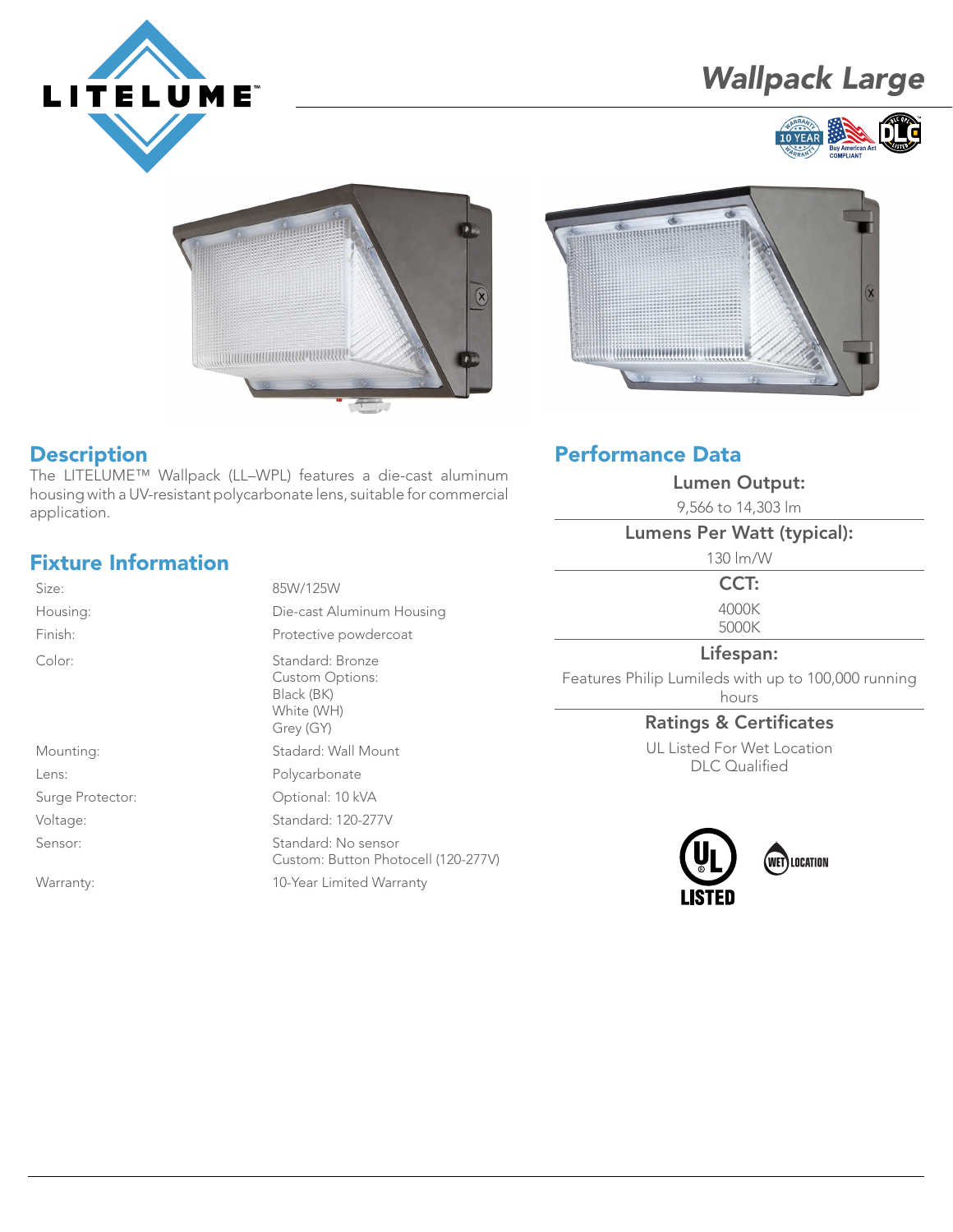## **Dimension**

| . Item                  | Width  | Lenath  | Height  | Weight           |
|-------------------------|--------|---------|---------|------------------|
| Wallpack Large          | 8.75'' | 18.00'' | 9.75''  | 17 lb            |
| Wallpack Large w/Sensor | 8.75'' | 18.00"  | 10.50'' | 17 <sub>1b</sub> |

#### Without Sensor With Sensor









### Photometrics

Luminous Intensity Distribution Curve



 $\overline{\phantom{a}}$ 

 $\bar{z}$